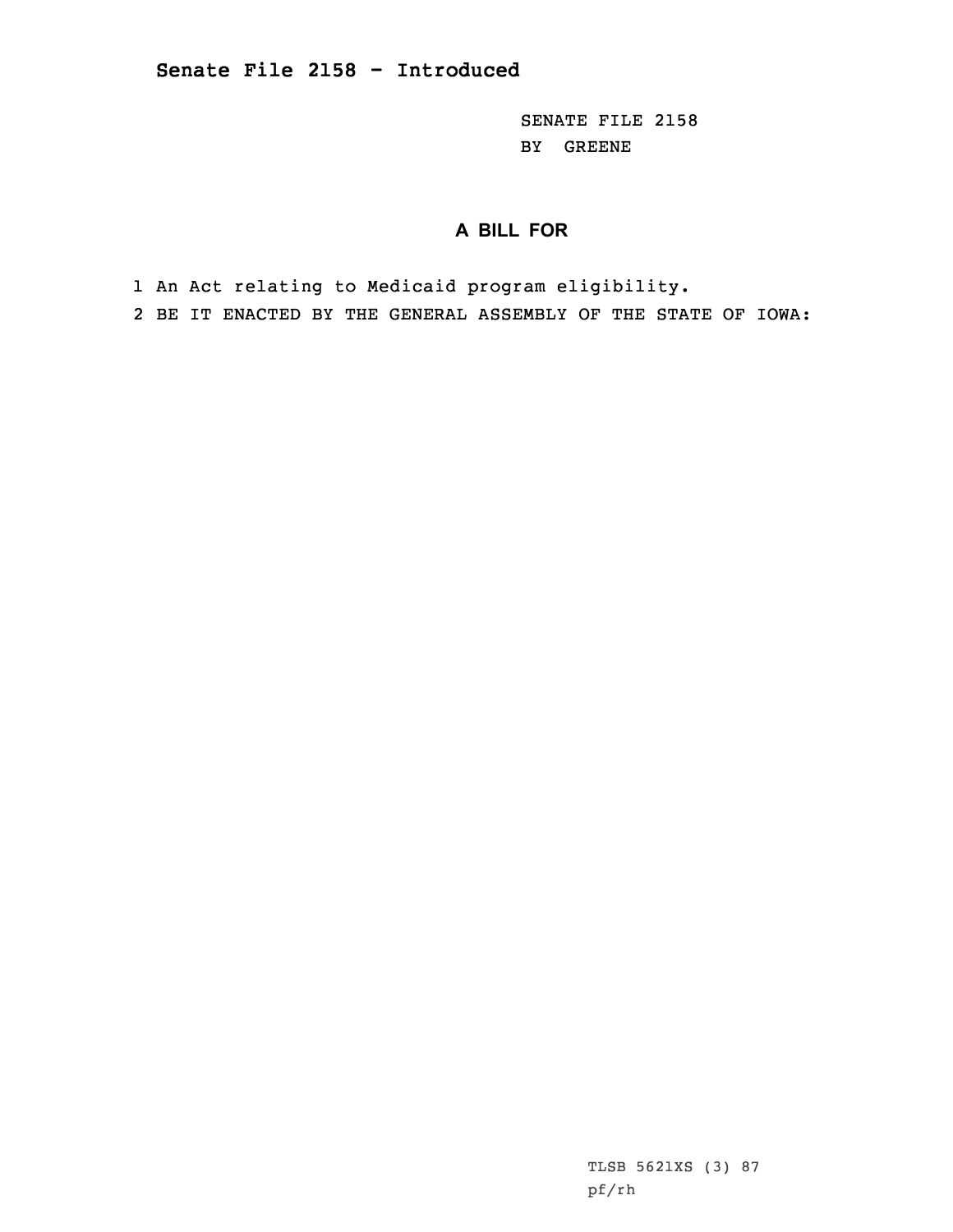1 Section 1. MEDICAID WAIVER REQUEST TO INCLUDE ADDITIONAL 2 REQUIREMENTS AS A CONDITION OF ELIGIBILITY FOR MEDICAID 3 COVERAGE.

4 1. The department of human services shall request federal approval from the centers for Medicare and Medicaid services of the United States department of health and human services for any necessary Medicaid state plan amendment or waiver to provide for all of the following:

9 a. That, as <sup>a</sup> condition of eligibility for Medicaid 10 coverage, an applicant or recipient who is an adult, meets all 11 of the following conditions:

12 (1) If the individual is an able-bodied adult, the 13 individual shall work, actively seek work, or attend school or 14 job training for at least twenty hours per week.

 (2) If the individual has any minor dependents in the same household, the individual shall ensure that any minor dependents comply with the school attendance policy of the school district in which the minor dependent resides.

 (3) The individual shall complete <sup>a</sup> drug screening assessment, and based upon the results of the assessment, if the individual is reasonably suspected of using illegal drugs, the individual shall agree to participate in testing for illegal drugs.

24 b. That an individual's Medicaid coverage does not <sup>25</sup> commence until <sup>180</sup> days following approval of the individual's 26 application for assistance.

 2. The department shall implement any waiver or state plan amendment request upon receipt of federal approval and shall report receipt of such approval to the chairpersons and ranking members of the joint appropriations subcommittee on health and human services and to the legislative services agency.

32 EXPLANATION 33 **The inclusion of this explanation does not constitute agreement with**

<sup>34</sup> **the explanation's substance by the members of the general assembly.**

35 This bill directs the department of human services (DHS)

-1-

LSB 5621XS (3) 87 pf/rh 1/2